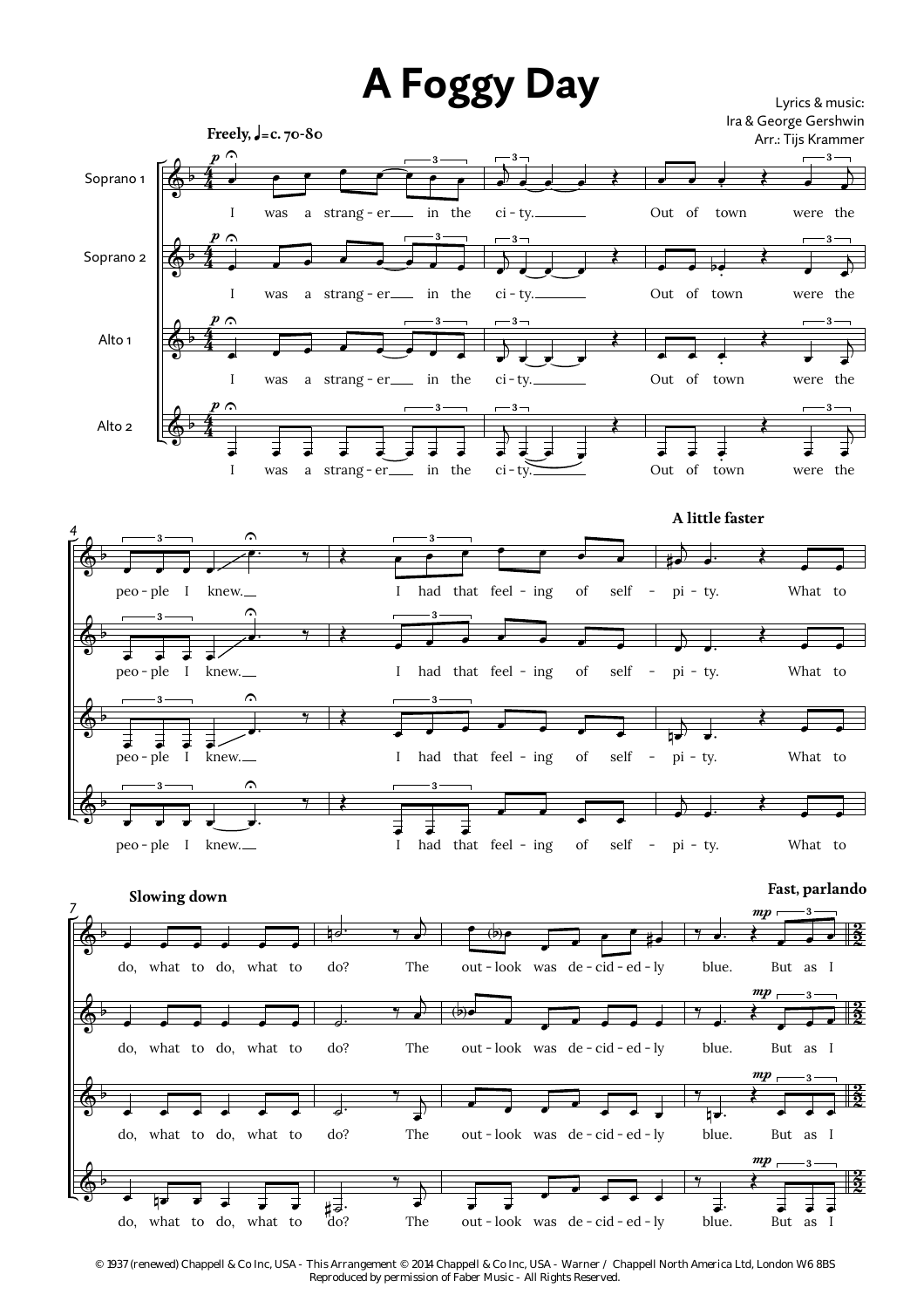2 A foggy day